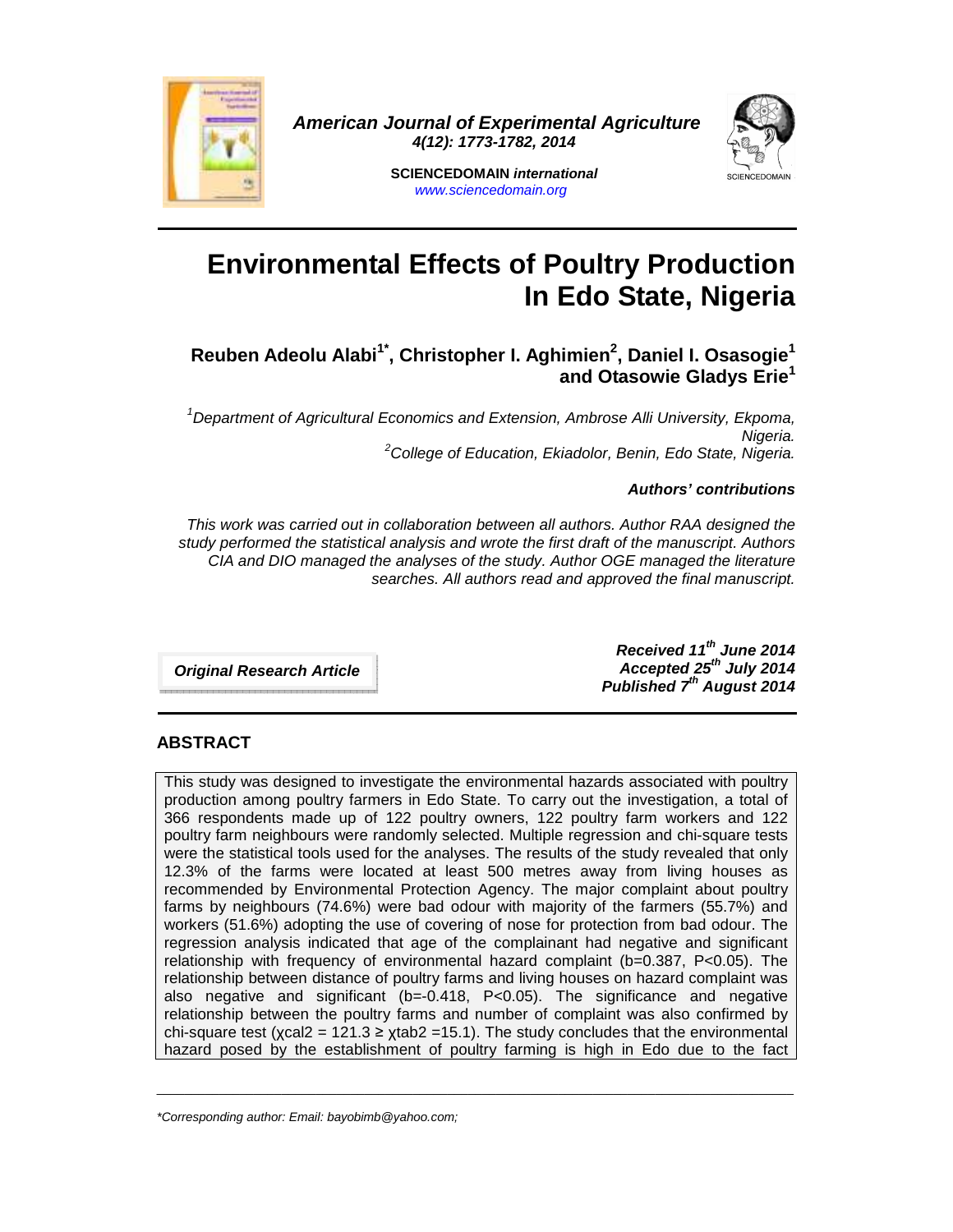commercial poultry houses are located too close to residential houses. The study then recommends the need for Edo State Ministries of Health and Environment to ensure that the poultry farms are located at least about half a kilometer far from the living houses. The huge waste generated by the poultry farms in Edo State can also be converted to inorganic manure using modern recycling facilities.

Keywords: Environmental effect; poultry production; Nigeria.

## **1. INTRODUCTION**

Poultry production in Nigeria consists of local (backyard) and exotic breeds which are reared under the free range conditions and the intensive systems. The backyard poultry constitutes about 84% of total poultry production, while the exotic contributes about 14% to the total poultry production in Nigeria [1]. According to [1], Edo state contributes about 1% to the total poultry production in Nigeria. In Edo state, backyard and exotic poultry contributes about 1129350 and 112290 respectively. Obioha [2] observed that of all the poultry species, the fowls are the most common and important in the tropics as they are elsewhere. Okoli, et al. [3] noted that poultry production in Nigeria is essentially categorized into extensive, semiintensive and intensive production systems. The intensive system usually involves commercial production of high performance exotic breeds of livestock. The relative success of commercial poultry production in the tropics has made the business very attractive in most developing countries.

Oluyemi and Roberts [4] observed that the commercialization of poultry production involving the emergence of large units in urban centres has transformed poultry manure or droppings from an asset to a problem of a complete nuisance in an age where there is much concern with pollution of the environment. It was noted that a layer is estimated to produce about 63– 70 kg manure per bird in a year and that every week, 1,000 layers in cages produce 1 ton of manure while on deep litter, they are estimated to produce 30 tons of faecal matter mixed with litter of variable fibre and moisture contents Oluyemi and Roberts [4]. Ray [5] noted that unlike most other livestock, poultry reared intensively produces large amount of waste capable of polluting the environment if not properly handled.

Waste generated in poultry production according to [6] includes waste food, animal waste or faeces, carcasses, sediments and sludge from on-site waste water treatment facilities, various kinds of packaging for feed and pesticides, used ventilation filters, unused/spoilt medications and used cleaning materials. It was noted that air emission from poultry production include ammonia, odour and dust which are generated primarily due to denitrification of manure and can be released directly into the atmosphere. Potential Environmental Risks [7] reported that rice hulls or litter spread over the ground in poultry houses become contaminated with droppings of the chickens. Disposing this contaminated rice hull or litter poses some environmental threat as improper disposal lead to breading of flies and unpleasant odour and water pollution. It was observed that water drops over the litter on the flows while chicken drink water from the troughs and when the litter becomes wet, it give rise to an unpleasant odour which can be a source of annoyance for the workers and nearby communities [7]. Environmental Protection Agency [8] noted that to manage the nuisance of odour created by poultry industry, the farms are to be located at least 500 metres away from human settlements. Wyatt and Annapolis [9] reported that pollution associated with poultry production has been of great concern and many authorities have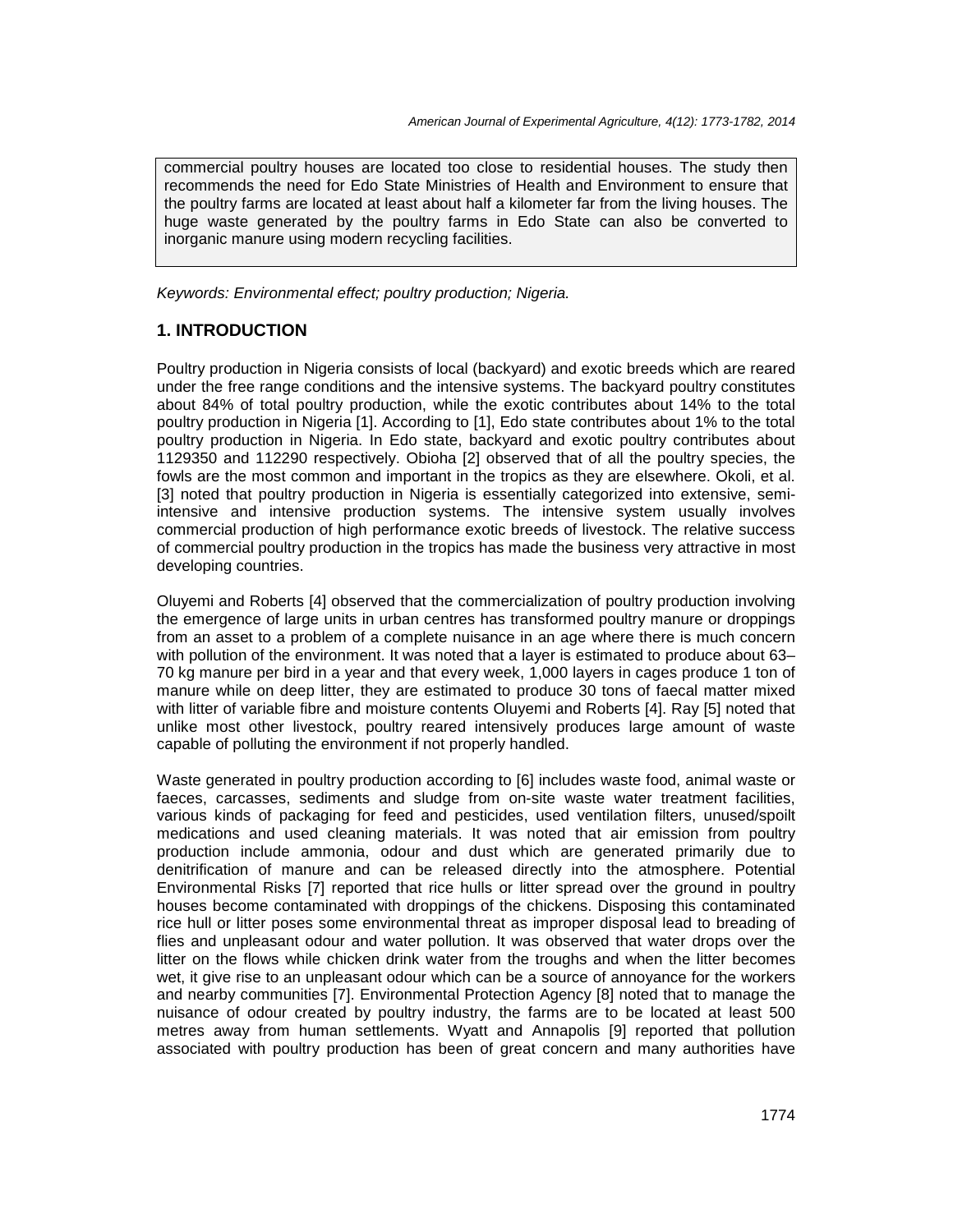argued for more pollution control which would require large poultry farms to get pollution permits from the state and would allow fines or even jail time for non-complaint farmers.

Sharply [10] reported that the concentration of poultry production and increase in operational size in several parts of the United States of America would lead to some consequences on the environment. To avoid this, International Finance Corporation [6] advised that poultry wastes should be managed and disposed off in accordance with rules and regulation to avoid hazardous situation and achieve environmental balance and safety. This study is therefore designed to determine the environmental hazards associated with poultry production and identify the methods of waste management among the poultry farmers in the study area.

## **2. MATERIALS AND METHODS**

The data for this study were collected from three hundred and sixty six (366) respondents in Edo State made up of 122 poultry farm owners, 122 poultry workers and 122 poultry farm neighbours. Edo State was created from the Former Bendel State in Nigeria on  $27<sup>th</sup>$  August, 1991. It has a total of eighteen (18) Local Government Areas and is divided into three Agricultural zones, namely: Edo South, Edo Central and Edo North. The State lies between longitudes 05° 04<sup>1</sup> E and 06° 43<sup>1</sup>E and latitudes 05° 44<sup>1</sup>N and 07° 34<sup>1</sup>N of the equator. The land area is about 19794 square kilometres. Edo State is bounded on the north and northeast by Kogi State, on the west by Ondo State, on the south and southeast by Delta State. The population of Edo State based on 2006 census exercise is 3218332 people and consists of 1640461 males and 1577871 females [11]. The population of the study consists of two hundred and twenty (220) commercial poultry farms keeping domestic fowls in the area. This was made up of one hundred and seventy four (174) poultry farms as identified by the Poultry Association of Nigeria, Edo State Branch and the Ministry of Agriculture and Natural resources, Benin City, Edo State, and forty six (46) unregistered poultry farms identified by the researcher. One hundred and twenty two (122) poultry farms were randomly selected from population of 220 commercial poultry farms in Edo State. To collect primary data for the study, the instrument used was the questionnaire and three sets were constructed and used. The set one was used to generate data from poultry farmers which included personal characteristics, experience in poultry keeping, waste management methods and hazards associated with poultry production. The set two questionnnaire was designed and administered to poultry farm workers. The information gathered included personal characteristics, hazards of poultry employment and measures to minimise the hazards. The set three of the questionnaire was constructed and administered to people living in the vicinity of the poultry farms. It was designed to gather information on personal characteristics and environmental effects of poultry production in the area. The three sets of questionnaire were administered by the researcher and trained enumerators. The different information provided in the three sets of questionnaire were coded and analysed using tables and percentage distribution. The distance between the poultry houses were physically measured by the trained enumerators. The enumerators used tape rule to measure the distances in metres.

## **3. RESULTS AND DISCUSSIONS**

Table 1 shows that majority of the respondents were married. Married men and women are most likely to be more dedicated to their jobs than workers who are single. The neighbours of poultry farms and the farm workers who were respondents of the study were youths while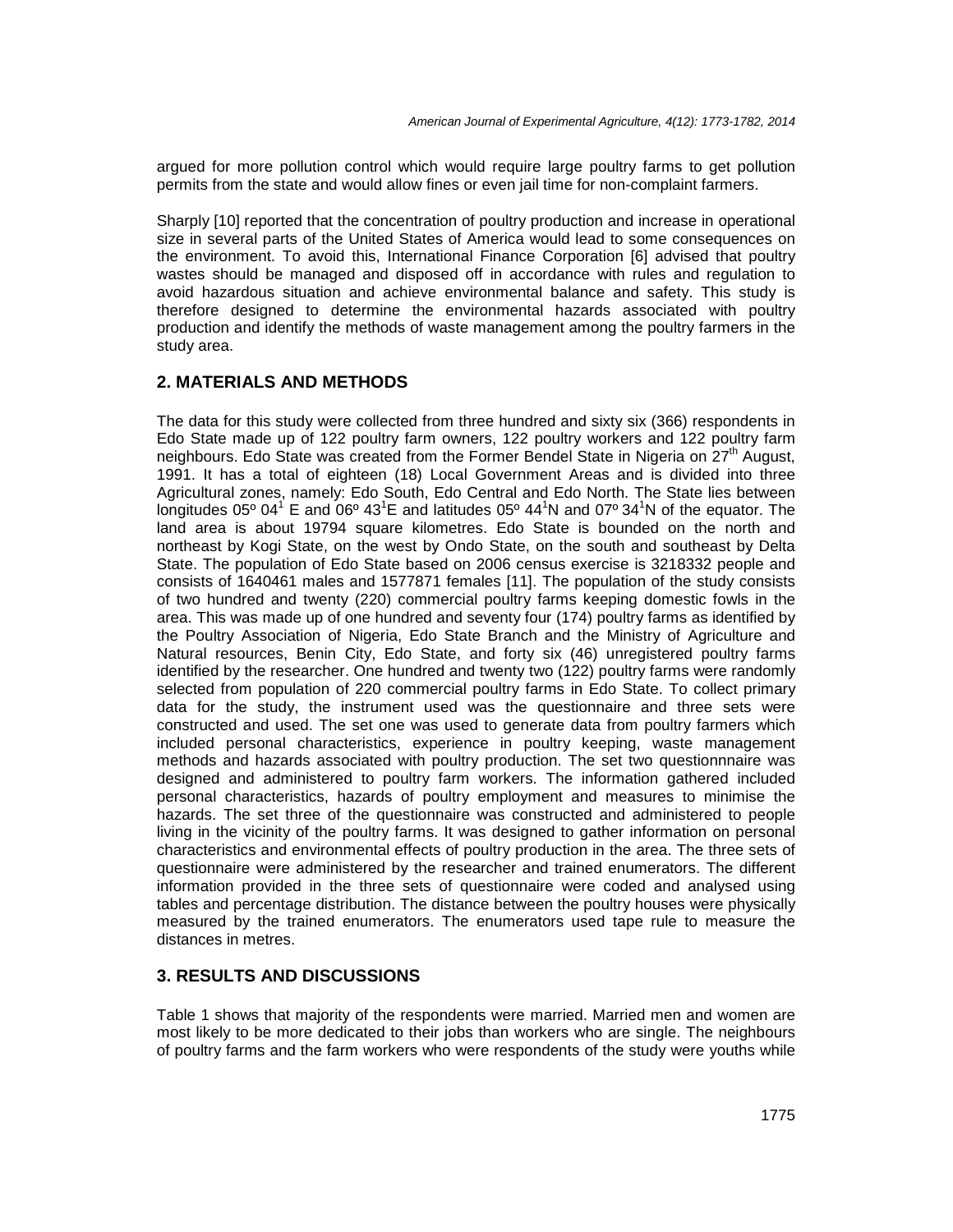the farm owners were adults. The presence of young men and women in their productive and active years of life in farming has also been observed by [12]. Young men tend to be progressive and innovative in what they engage in. The table also reveals that the respondents possessed good educational background as the mean educational level was 12 years for neighbours and 11.5 years for farm workers and 15 years for farm owners. In terms of experience in poultry keeping, the poultry farm workers had mean experience of 5.5 years while the poultry farm owners had mean experience of 14 years.

| <b>Characteristics</b>         | <b>Neighbours</b> | <b>Farm workers</b> | <b>Farm owners</b> |
|--------------------------------|-------------------|---------------------|--------------------|
| Sex:                           |                   |                     |                    |
| Male                           | 67.2%             | 54.9%               | 90.2%              |
| Female                         | 32.8%             | 45.1%               | 9.8%               |
| Mean Age                       | 38 years          | 30 years            | 49 years           |
| Marital status:                |                   |                     |                    |
| Single                         | 41.8%             | 36.9%               | 6.6%               |
| Married                        | 55.7%             | 55.7%               | 91.0%              |
| <b>Divorced</b>                | 2.5%              | 4.1%                | 2.4%               |
| Separated                      |                   | 3.3%                | ۰                  |
| Educational Level(Mean Years): | 12.0              | 11.5                | 15.0               |
| Mean Years of Experience       |                   | $5.5\,$             | 14.0               |

#### **Table 1. Demographic information of the respondents**

Source: Computed from field data, 2012

The distance between living houses and poultry farms in the study area is shown in Table 2. Table 2 shows that majority (60.7Percent) of the poultry farms were located between one metre to 100 metres away from living houses while only 12.3 Percent were located above 500 metres from living houses. It implies that only 12.3 Percent of the farms in the study area met the rules guiding poultry farm location as stipulated by [13]. The mean distance between the living houses and poultry farms in Edo State is 153 metres. Environmental Protection Agency [8] indicated that in order to manage nuisance of odour created by poultry industry, the farms are to be located at least 500 metres away from human settlements. It means that the 87.7 Percent of the sampled poultry farms located between one metre and 500 metres away from living houses are therefore likely to have conflict with neighbours as a result of the nuisance of odour and others associated with intensive poultry production.

| Table 2. Distance between living houses and poultry farms in the study area |  |  |  |
|-----------------------------------------------------------------------------|--|--|--|
|-----------------------------------------------------------------------------|--|--|--|

| Distance range in metres) | <b>Frequency</b> | <b>Percent</b> |
|---------------------------|------------------|----------------|
| 1 to 100                  | 74.0             | 60.7           |
| 101 to 200                | 16.0             | 13.1           |
| 201 to 300                | 11.0             | 9.0            |
| 301 to400                 | 1.0              | 0.8            |
| 401 to 500                | 5.0              | 4.1            |
| Greater than500           | 15.0             | 21.1           |
| Total<br>$\sim$<br>$\sim$ | 122.0<br>.<br>.  | 100.0          |

Source: Computed from field data, 2012

The poultry farmers in the study area adopted different management systems to rear poultry birds. Table 3 reveals that 36.1Percent of the poultry farmers adopted deep litter system only, 16.4Percent the battery cage system only while 47.5Percent adopted both deep litter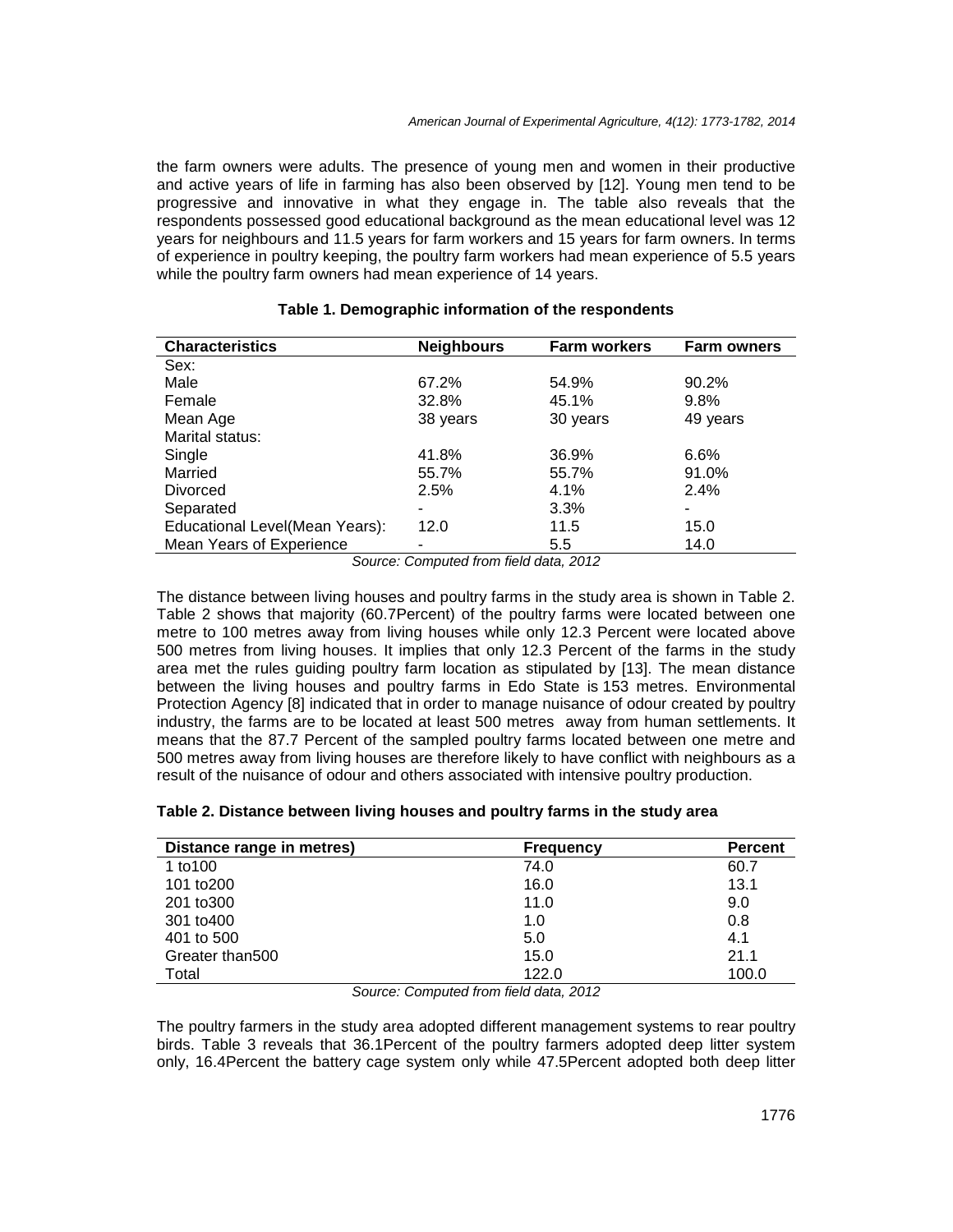and battery cage systems in the rearing of their birds. This findings show that the commercial poultry farmers used only the intensive system of poultry management which according to [5] is the system where birds are confined to the house entirely with no access to land outside and it is usually adopted where land is limited and expensive. The type of intensive management system of poultry adopted has implication for the immediate environment. This is because, Oluyemi and Roberts [4] observed that the same number of birds kept on deep litter is estimated to produce more faecal matter mixed with litter and moisture contents than when kept in battery cages.

| <b>Management system</b>     | <b>Frequency</b> | %     |
|------------------------------|------------------|-------|
| Deep litter only             | 44               | 36.1  |
| Battery cage only            | 20               | 16.4  |
| Deep litter and battery cage | 58               | 47.5  |
| Total                        | 122              | 100.0 |

#### **Table 3. Poultry management systems used by the respondents**

Source: Computed from Field Data, 2012

The complaints against poultry farms were of different types are shown in Table 4.Table 4 shows that 78.7Percentof the poultry farmers, 69.7Percent of the poultry workers and 74.6Percent of the neighbours of poultry farms indicated that bad odour from poultry farms was the major complaint against poultry farms. Only 1.6 Percent of the workers and 3.3 Percent of the neighbours indicated that rats/vermins constituted the type of complaint while 4.1 Percent of the workers and 5.7 Percent of the neighbours complained against noise from poultry houses. The findings imply that bad odour from poultry farms constituted the major types of complaint against poultry farms. This agrees with [13,14] observations that wet contaminated litter in poultry houses give rise to unpleasant odour which can be a source of annoyance for the workers and nearby communities.

Table 5 shows that of the 102 respondent neighbours who complained of odour and other hazards, 72.6Percent lived within zero to 100 metres away from poultry farms. Of the neighbours who did not complain of hazard exposure, 75.0Percent of them lived above 500 metres distance away from poultry farms. For the poultry farm owners that received complaint about hazards, 78.1Percent had their farms within zero to 100 metres away from living houses. Out of the 26 poultry farm owners that did not received complaint; 76.9Percent had their farms above 500 metres distance from living houses. The Chi-square test value of the null hypothesis that the complaint of environmental hazard by neighbours was independent of the distance of poultry farms from living houses was 121.3, which is greater than the Chi-square test tabulated value of 15.1 when tested at 1Percent level of significance. This implies distance between the poultry and living house can influence the environmental hazard significantly. The test of null hypothesis that the number of complaint of environmental hazards received by poultry farms owners was independent of the distance of poultry farms from living houses yielded Chi-square test value of 141.2, which is greater than the tabulated value of 15.1at 1Percent level of significance. This implies that complaint of environmental hazard from poultry farms can be attributed to small distance between poultry farms and living houses in Edo state.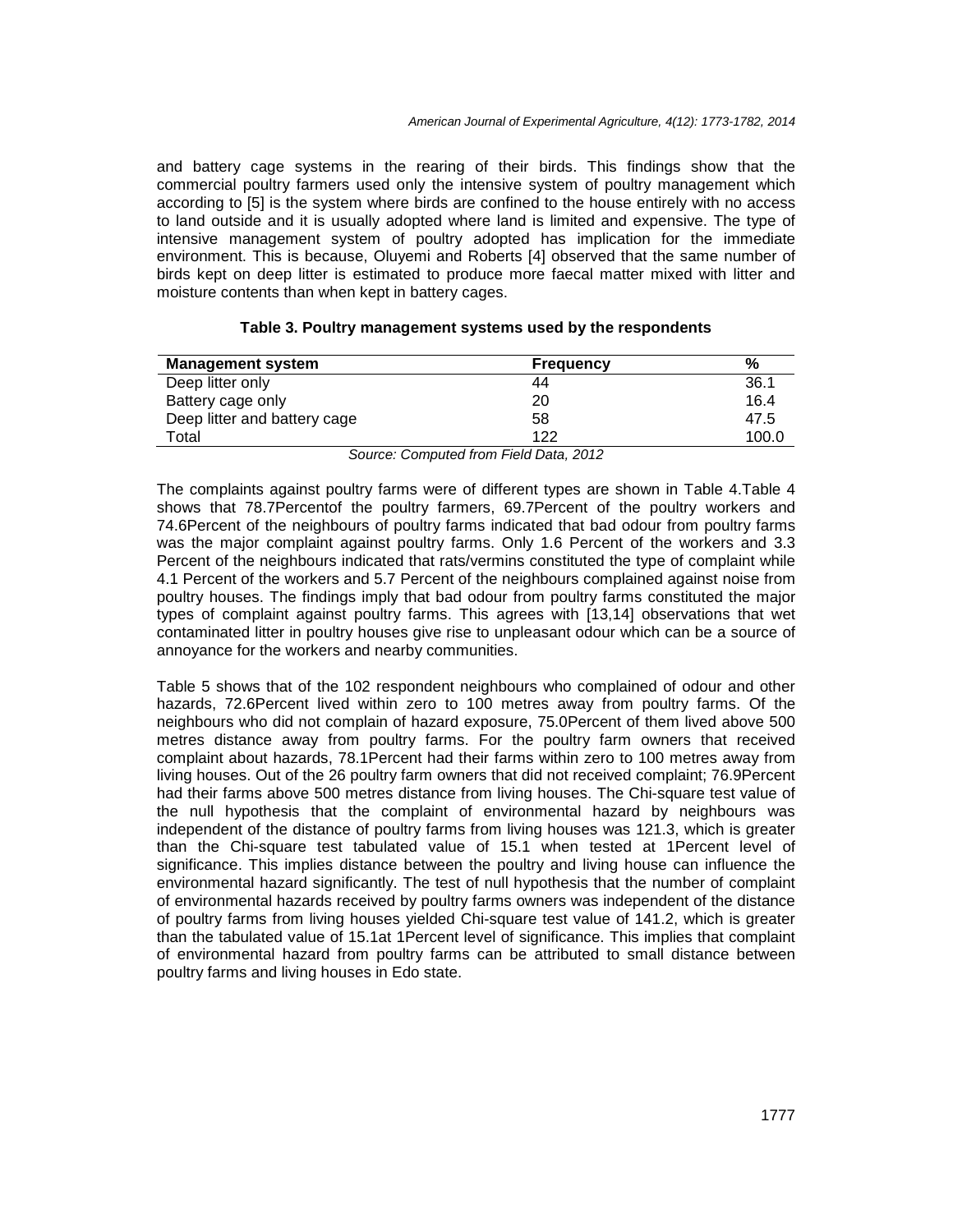| Type of complaint |           | <b>Farm owners</b> | Farm workers     |                | <b>Neighbours</b> |                |
|-------------------|-----------|--------------------|------------------|----------------|-------------------|----------------|
|                   | Frequency | <b>Percent</b>     | <b>Frequency</b> | <b>Percent</b> | Frequency         | <b>Percent</b> |
| <b>Bad Odour</b>  | 96.0      | 78.7               | 85               | 69.7           | 91.0              | 74.6           |
| Rats/Vermins      | 0.0       | 0.0                | 2.0              | 1.6            | 4.0               | 3.3            |
| Noise             | 0.0       | 0.0                | 5.0              | 4.1            | 7.0               | 5.7            |
| None              | 26.0      | 21.3               | 36.0             | 24.6           | 20.0              | 16.4           |
| Total             | 122.0     | 100                | 122              | 100            | 122.0             | 100.0          |

#### **Table 4. Types of complaint of against the poultry farms as indicated by farm owners, workers and neighbour**

Source: Computed from field data, 2012

## **Table 5. The Level of complaints levied by neighbours and complaint received by poultry farm owners**

| <b>Distances</b><br>range(metres) |                  | <b>Complaint by</b><br>No complaint received by<br>No complaint by<br><b>Compliant received by</b><br>neighbours<br>neighbours<br>farm owners<br>farm owners |           |                |                          |                |                          |       |
|-----------------------------------|------------------|--------------------------------------------------------------------------------------------------------------------------------------------------------------|-----------|----------------|--------------------------|----------------|--------------------------|-------|
|                                   | <b>Frequency</b> | <b>Percent</b>                                                                                                                                               | Frequency | <b>Percent</b> | <b>Frequency</b>         | <b>Percent</b> | Frequency                | $\%$  |
| 100                               | 74.0             | 72.6                                                                                                                                                         | -         |                | 75.0                     | 78.1           | $\overline{\phantom{a}}$ |       |
| $101 - 200$                       | 16.0             | 15.6                                                                                                                                                         | -         | -              | 18.0                     | 18.7           | -                        |       |
| $201 - 300$                       | 11.0             | 10.8                                                                                                                                                         |           | -              | 3.0                      | 3.2            |                          |       |
| $301 - 400$                       | 1.0              | 1.0                                                                                                                                                          | ۰         |                | ۰.                       | ۰              | 1.0                      | 3.9   |
| 401-500                           |                  | $\blacksquare$                                                                                                                                               | 5.0       | 25.0           | $\overline{\phantom{0}}$ | -              | 5.0                      | 19.2  |
| $\geq 500$                        |                  | -                                                                                                                                                            | 15.0      | 75.0           | $\overline{\phantom{a}}$ | -              | 20.0                     | 76.9  |
| Total                             | 102.0            | 100.0                                                                                                                                                        | 20.0      | 100.0          | 96.0                     | 100.0          | 26.0                     | 100.0 |

Source: Computed from field data, 2012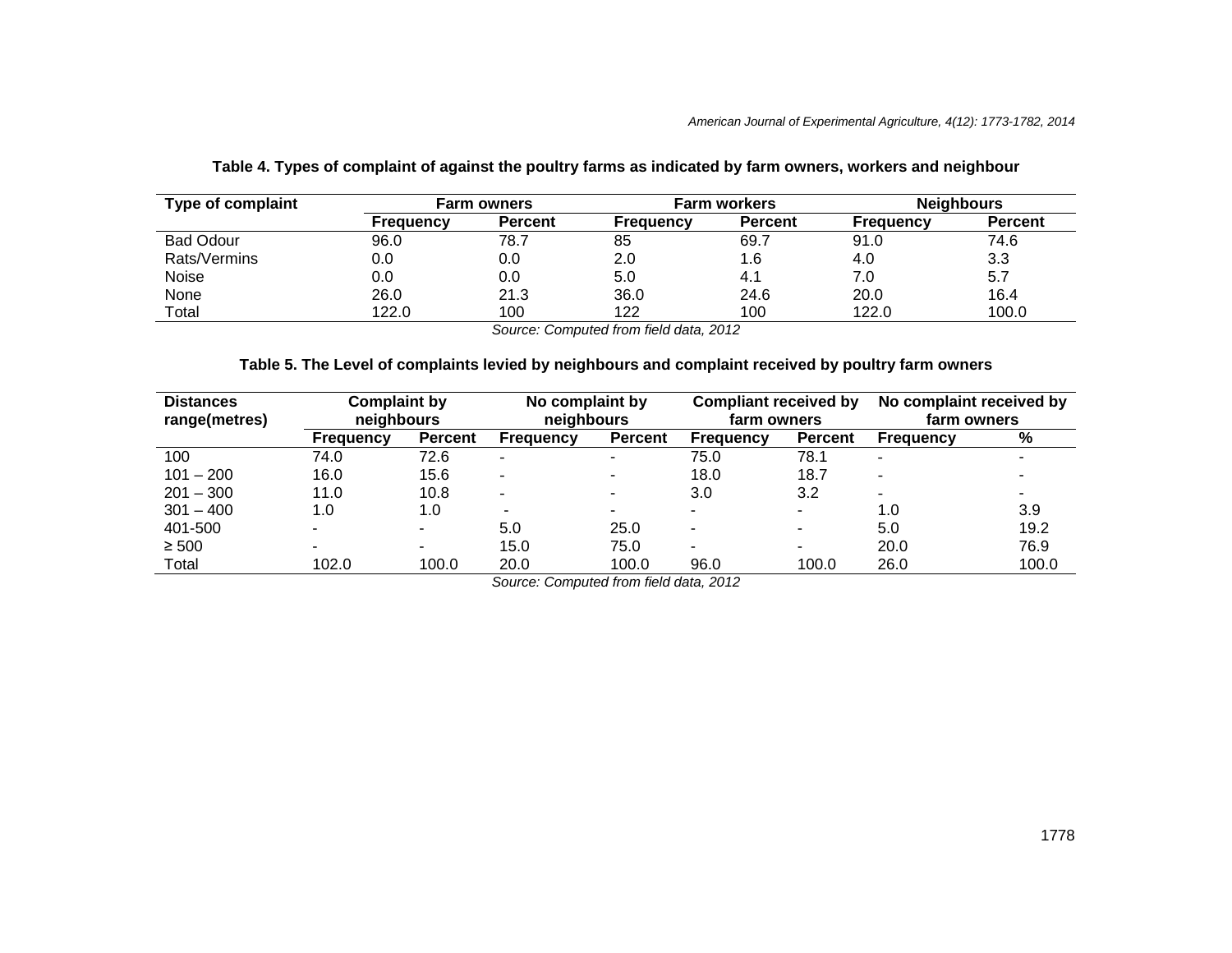The frequency of complaint of hazards from poultry farms is a measure of the awareness of such problems by neighbours with a view to finding solution to the problem as shown in Table 6. Table 6 shows that 36.9Percent of the neighbours of poultry farms complained  $1 - 2$ times about environmental hazards, 22.7 Percent complained 3–4 times while 19.7Percentmade more than 10 complaints of hazards exposure from poultry farms in their neighbourhood to concerned authorities. However, 16.4Percent of the neighbours indicated no complaint. The fact that as much as 83.6Percent of the neighbours made complaint is in confirmation of findings of [14] that majority of the people living close to poultry farms are aware of the environmental hazards associated with living in poultry farm vicinities.

| <b>Number of compliant Per Year</b> | <b>Frequency</b> | <b>Percent</b> |
|-------------------------------------|------------------|----------------|
| $1 - 2$                             | 45               | 36.9           |
| $3 - 4$                             | 27               | 22.7           |
| $5 - 6$                             | 4                | 3.3            |
| $7 - 8$                             |                  | 0.8            |
| $9 - 10$                            |                  | 0.8            |
| $\geq 10$                           | 24               | 19.7           |
| None                                | 20               | 16.4           |
| Total                               | 122              | 100.0          |

#### **Table 6. Distribution of complaint of environmental hazard from poultry farms by neighbours**

Source: Computed from field data, 2012

Table 7 shows the test results of the null hypothesis that demographic characteristics of respondents, including distance from poultry farms have no significant influence on the level of environmental hazard complaint. The results showed that age of the respondents and distance from poultry farms are significant at 5Percent level. Age of the neighbours was negative and significant at 5Percent level, which implies that older respondents complained less about hazards caused by the closeness of the poultry farms than younger respondents. The distance between poultry farms and living houses was negative and significant at 5Percent. This suggests that the less the distance between living houses and poultry farms, the more the complaint from neighbours. The fact that constant is significant and positive  $(t = 3.377)$  implies that there are other explanatory variables that influence number of complaint which are not captured in the model. Such variables may too subjective to be captured in this econometric model and such variables include personal relationship of neighbours with the poultry farm owners as indicated in [15].

#### **Table 7. Linear regression results of determinants of complaint by neighbours living close to poultry houses in the study area**

| Variable        | <b>Co-efficient</b> | T-Ratio  | <b>Probability level</b> |
|-----------------|---------------------|----------|--------------------------|
| Constant        | 3.191               | $3.377*$ | .001                     |
| Sex             | $-0.574$            | 1.439    | .153                     |
| Age             | $-0.387$            | $2.067*$ | .041                     |
| Education       | 0.081               | 0.385    | .701                     |
| <b>Distance</b> | $-0.418$            | $7.910*$ | .000                     |

Source: Computed from field data, 2012; \*Significant at 5%

The different poultry farms adopted different methods to minimize the occurrence of odour in their poultry farms because of the potential hazards. Table 8 showed that majority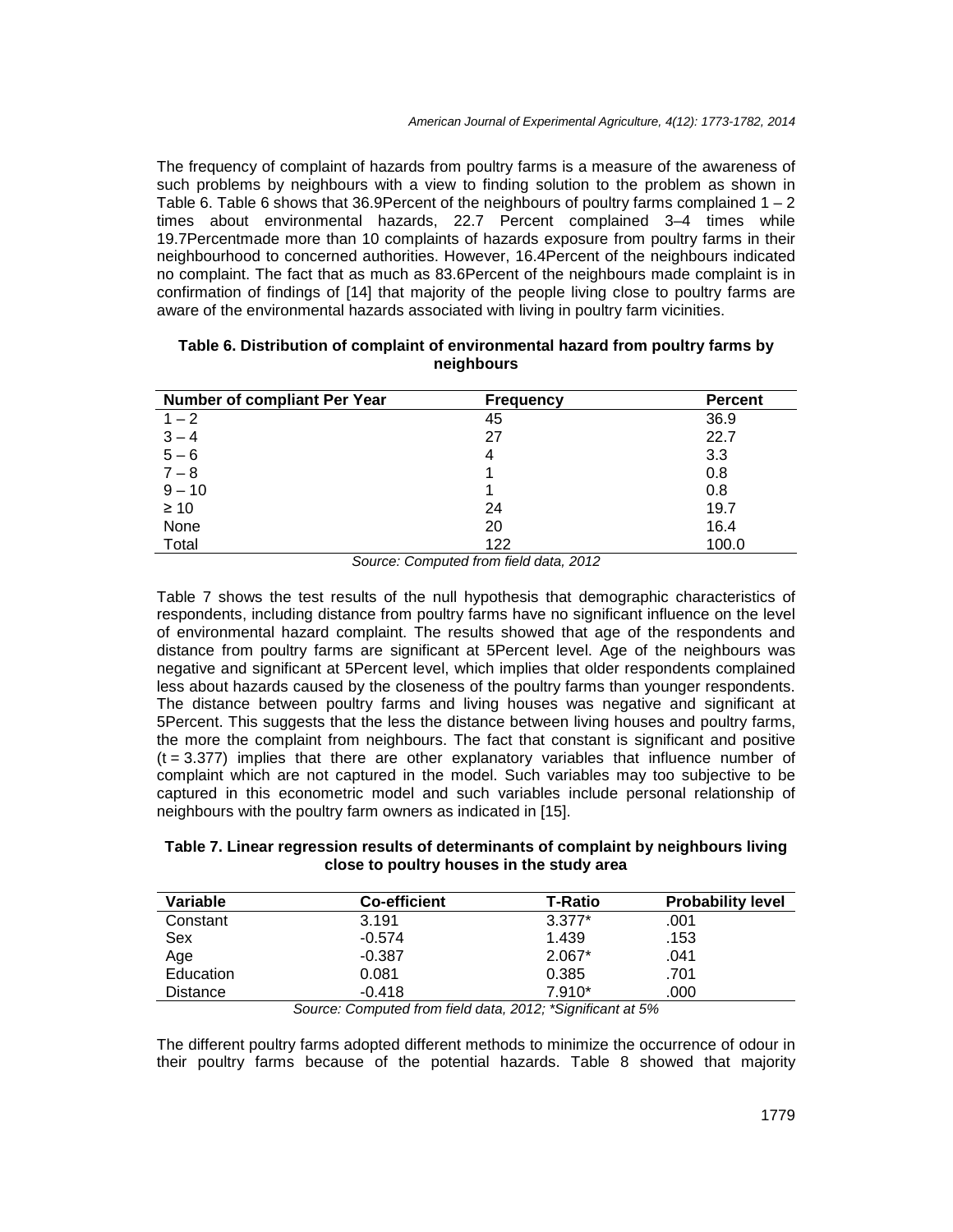(64.8Percent) of the farm owners adopted regular removal of wet faeces to minimized odour while 23.2Percent adopted the use of deep litter system of management. The adoption of different methods to minimized odour by the poultry farmers is an indication of awareness of the need to prevent the hazards of odour to neighbours and workers alike.

| S/N | <b>Methods</b>                                               | <b>Frequency</b> | <b>Percent</b> |
|-----|--------------------------------------------------------------|------------------|----------------|
|     | Regular removal of net faeces                                | 81.0             | 64.8           |
|     | Use of deep litter system                                    | 29.0             | 23.2           |
| 3   | Spray chemicals to reduce odour                              | 10.0             | 8.0            |
| 4   | Avoid spill of water and feed on floor                       | 5.0              | 4.0            |
|     | Total                                                        | $125.0*$         | 100            |
|     | Course Committed from field date, 0040* (Multiple responses) |                  |                |

### **Table 8. Methods to minimize occurrence of odour by farm owners**

Source: Computed from field data, 2012\* (Multiple responses)

Table 9 shows that to protect the workers from the effect of odour, 55.7Percent of the farm owners and 51.6Percent of the poultry workers used cover their noses while 20.5Percent and 24.6Percent of both respectively used disinfectants. At the same time, 23.8Percent and 20.5Percent of both farmers and workers did not use any measure. The finding that majority of poultry workers covered their nose against odour from poultry farms is an indication of the awareness of the effect of odour on the health of the workers.

#### **Table 9. Methods used to protect workers from the effects of odour**

| <b>Method</b>                     | <b>Farmers</b>             | <b>Workers</b>             |  |
|-----------------------------------|----------------------------|----------------------------|--|
|                                   | <b>Frequency (Percent)</b> | <b>Frequency (Percent)</b> |  |
| Provision of special nose cover   | 6855.7                     | 63.051.6                   |  |
| Use of disinfectant               | 2520.5                     | 30.024.6                   |  |
| Use of handkerchief to cover nose | 0.00.0                     | 4.03.3                     |  |
| No measure                        | 29.023.8                   | 25.020.5                   |  |
| Total                             | 100.0<br>122.0             | 122.0100.0                 |  |

Source: Computed from field data, 2012

The poultry farmers in the study area adopted different methods to manage waste and carcasses generated from their farms. Table 10 shows that majority (72.1Percent) of the farms disposed off their poultry waste through heap and burning during the dry season while 22.1Percent adopted the disposal to farmland to increase soil fertility. The finding that majority of the poultry farms burnt their waste is confirmed by the report of [3] who found out that majority of the poultry in Akure metropolis, Ondo state used burning to dispose off poultry waste. Table 10 also reveals that majority (86.1Percent) of the farms buried carcasses or dead birds from their farms while 8.2Percent of them sold them to customers. However, Archie [15] suggested that the dead bird should be properly buried to prevent the risk of contaminating the environment.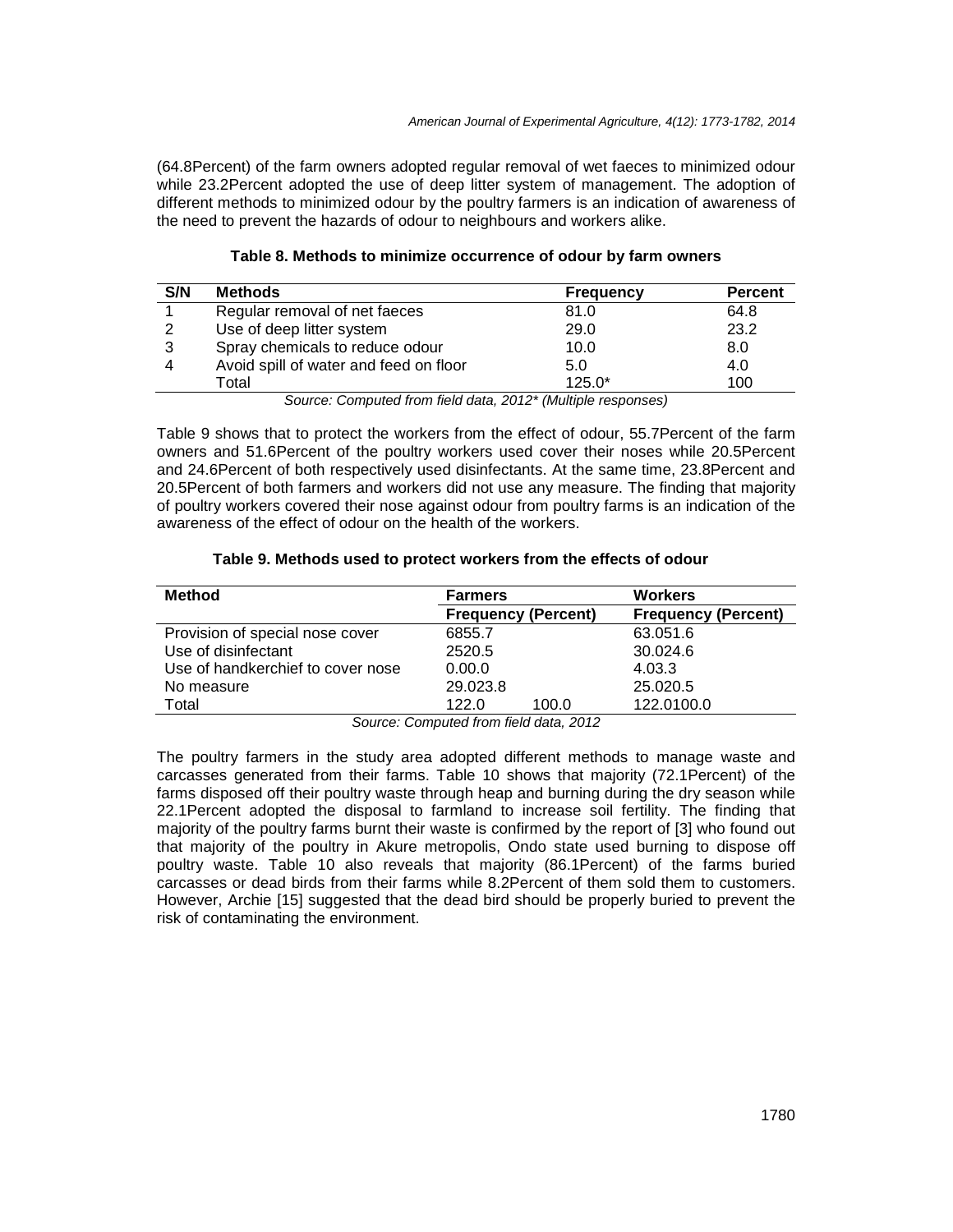| <b>Method</b>                     | <b>Frequency</b> | Percentage |
|-----------------------------------|------------------|------------|
| A: Poultry waste                  |                  |            |
| Heap waste and burn               | 88.0             | 72.1       |
| Disposal to farmland              | 27.0             | 22.1       |
| Dig and bury waste                | 4.0              | 3.3        |
| Sale of waste                     | 3.0              | 2.5        |
| <b>Total</b>                      | 122.0            | 100.0      |
| <b>B: Carcass</b>                 |                  |            |
| Sold cheap to customers           | 10.0             | 8.2        |
| Workers consumed them             | 4.0              | 3.3        |
| They were buried                  | 105              | 86.1       |
| Sold some and worker consume some | 3.0              | 2.4        |
| <b>Total</b>                      | 122.0            | 100.0      |

**Table 10. Poultry waste and carcass disposal methods used in the study area** 

Source: Computed from Field Data, 2012

## **4. CONCLUSION AND RECOMMENDATIONS**

The establishment of poultry farms close to human settlement has created environmental problems based on the level of complaint by neighbours in Edo State. Odour from poultry houses constituted the major complaint because of the low average distance between poultry farms and living houses. The study then recommends the need for Edo State Ministries of Health and Environment to ensure that the poultry farms are located at least about half a kilometer far from the living houses. The huge waste generated by the poultry farms in Edo State can also be converted to inorganic manure using modern recycling facilities.

## **COMPETING INTERESTS**

Authors have declared that no competing interests exist.

## **REFERENCES**

- 1. Adene DF, Oguntade AE. Poultry Sector Country Review. FAO Animal Production and Health Division FAO, Italy, Rome; 2006.
- 2. Obioha FC. A Guide to Poultry Production in the Tropics, Enugu: Africana Educational Publishers Limited; 1996.
- 3. Okoli IC,Aiahie DA, Okoli CG, Akano EC, Ogundie UE, Akuyobi CT, Onyicha C, Chunweze E. Aerial pollutant gases concentration in tropical pig penenvironmentin Nigeria, Research Journal of Environmental Sciences. 2007;(3):110–115.
- 4. Oluyemi JA, Roberts FA. Poultry Production in Warm Wet Climates, 2nd edition, London: Macmillan press limited; 2000.
- 5. Ray VH. The Science of Animal Agriculture, New York: Delmar Publishers Inc; 1994.
- 6. International Finance Corporation (IFC). Environmental health and safety guidelines for poultry production; 2007. Accessed April 30, 2012, Available: www. IFC.org/cert/enviro.nsf/content/Environmental guidelines.
- 7. Potential Environmental Risks. Potential environmental risks and nuisance associated with poultry production; 2008. Accessed 15th March 2012. Available: http://www.fao.org/ag/againfo/home/events/bangkok2007/docs/part2/2\_2.pdf.